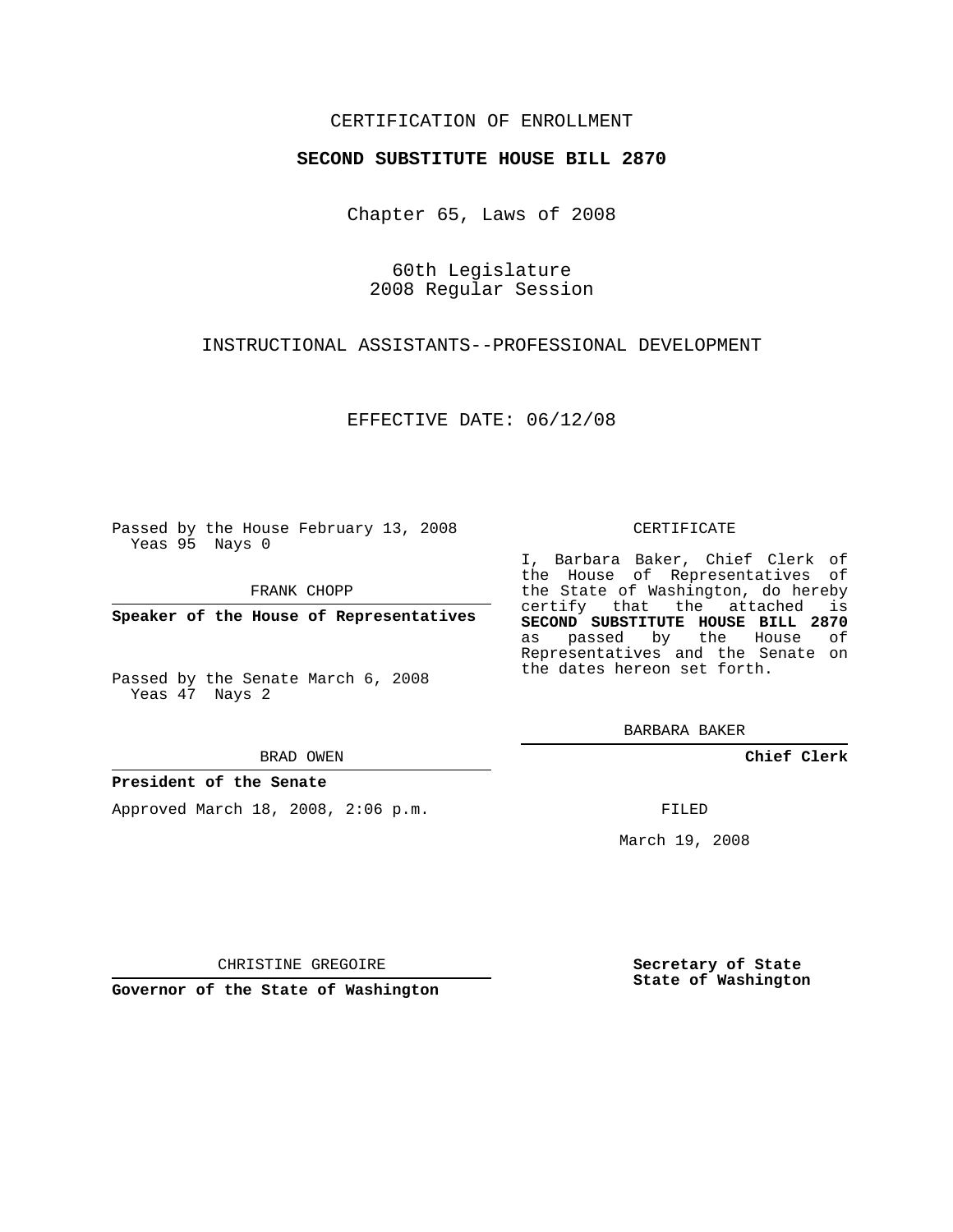# **SECOND SUBSTITUTE HOUSE BILL 2870** \_\_\_\_\_\_\_\_\_\_\_\_\_\_\_\_\_\_\_\_\_\_\_\_\_\_\_\_\_\_\_\_\_\_\_\_\_\_\_\_\_\_\_\_\_

\_\_\_\_\_\_\_\_\_\_\_\_\_\_\_\_\_\_\_\_\_\_\_\_\_\_\_\_\_\_\_\_\_\_\_\_\_\_\_\_\_\_\_\_\_

Passed Legislature - 2008 Regular Session

## **State of Washington 60th Legislature 2008 Regular Session**

**By** House Appropriations (originally sponsored by Representatives Liias, Sullivan, Ericks, Williams, Loomis, Simpson, Ormsby, Miloscia, Hasegawa, Roberts, Santos, Quall, and Nelson)

READ FIRST TIME 02/12/08.

 AN ACT Relating to professional development for instructional assistants; adding a new section to chapter 28A.415 RCW; and creating new sections.

BE IT ENACTED BY THE LEGISLATURE OF THE STATE OF WASHINGTON:

 NEW SECTION. **Sec. 1.** The legislature finds that classified instructional assistants are key partners with classroom teachers in improving student achievement. Research on rigorous reading programs, including the reading first programs in our own state, proves that when instructional assistants are skilled, well-trained in a particular intervention, and positively supported by the classroom teacher or coach, they can have a significant impact on student reading attainment. The legislature further finds that school district practice provides sufficient evidence of the need for instructional assistants. Statewide, school districts relied on more than nineteen thousand classified instructional assistants, equal to nearly ten thousand full-time equivalent staff, during the 2006-07 school year. Therefore, the legislature intends to support instructional assistants by providing opportunities for high quality professional development to make them more effective partners in the classroom.